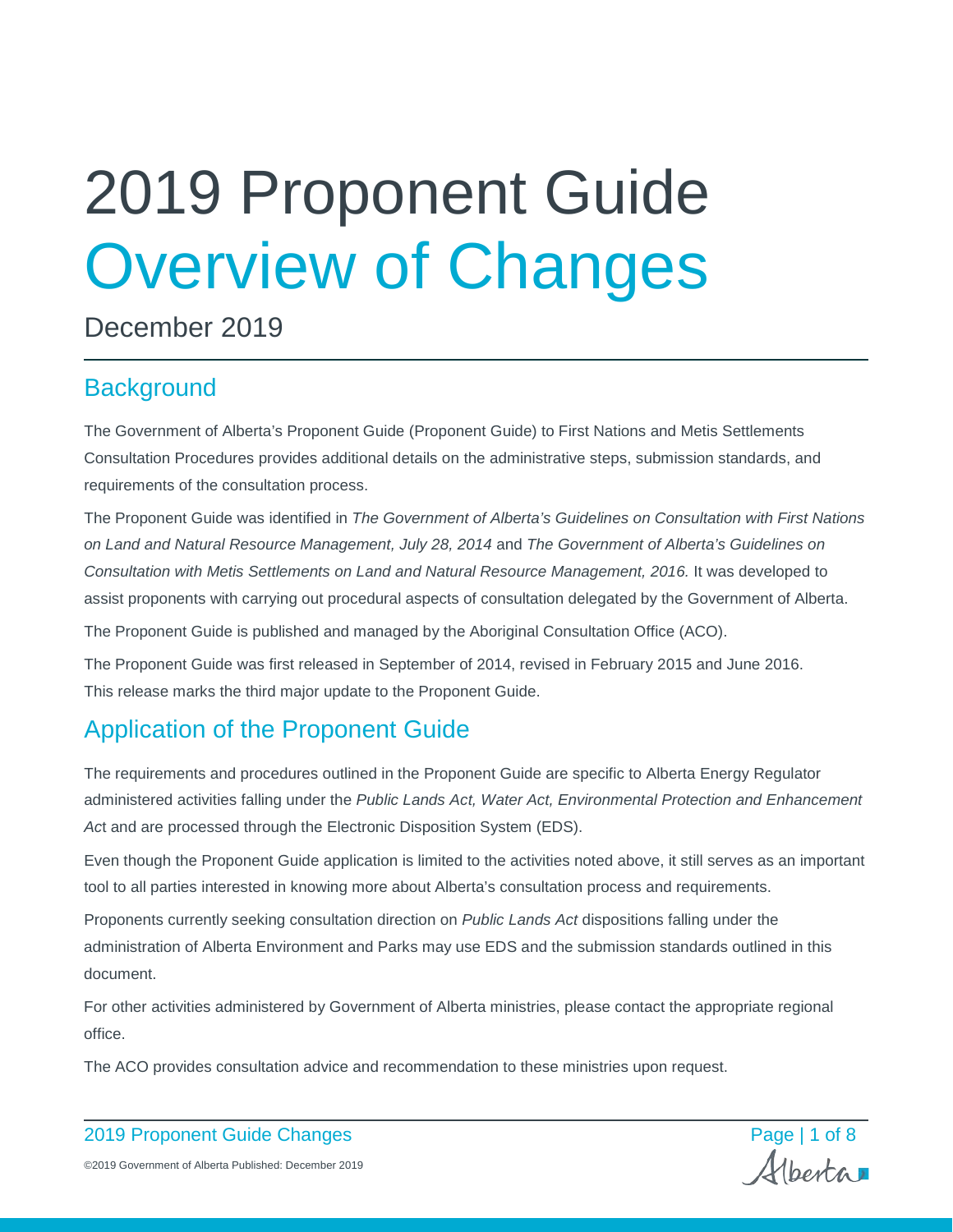# Purpose of this Document

This document is intended to provide a general overview of the major changes made in the revised Proponent Guide.

This document is not intended to provide a comprehensive overview of all changes made in the Proponent Guide. All parties involved in consultation are encouraged to closely review the Proponent Guide, which is available on the Alberta government website at [https://www.alberta.ca/indigenous-relations.aspx.](https://www.alberta.ca/indigenous-relations.aspx)

# Major changes

The majority of the changes in the updated Proponent Guide were aimed at:

- clarifying existing steps and requirements
- reducing administrative requirements
- introducing new submission requirements
- removing non pertinent information

The overall structure of the Proponent Guide has been overhauled by:

- creating more direct language
- formatting changes to improve readability
- introducing boxes with tips and best practices
- removal of links to various webpages
- integration of information into the appropriate sections, for example: consulting strategically or timelines

Significant changes made in the Proponent Guide are noted in the applicable sections.

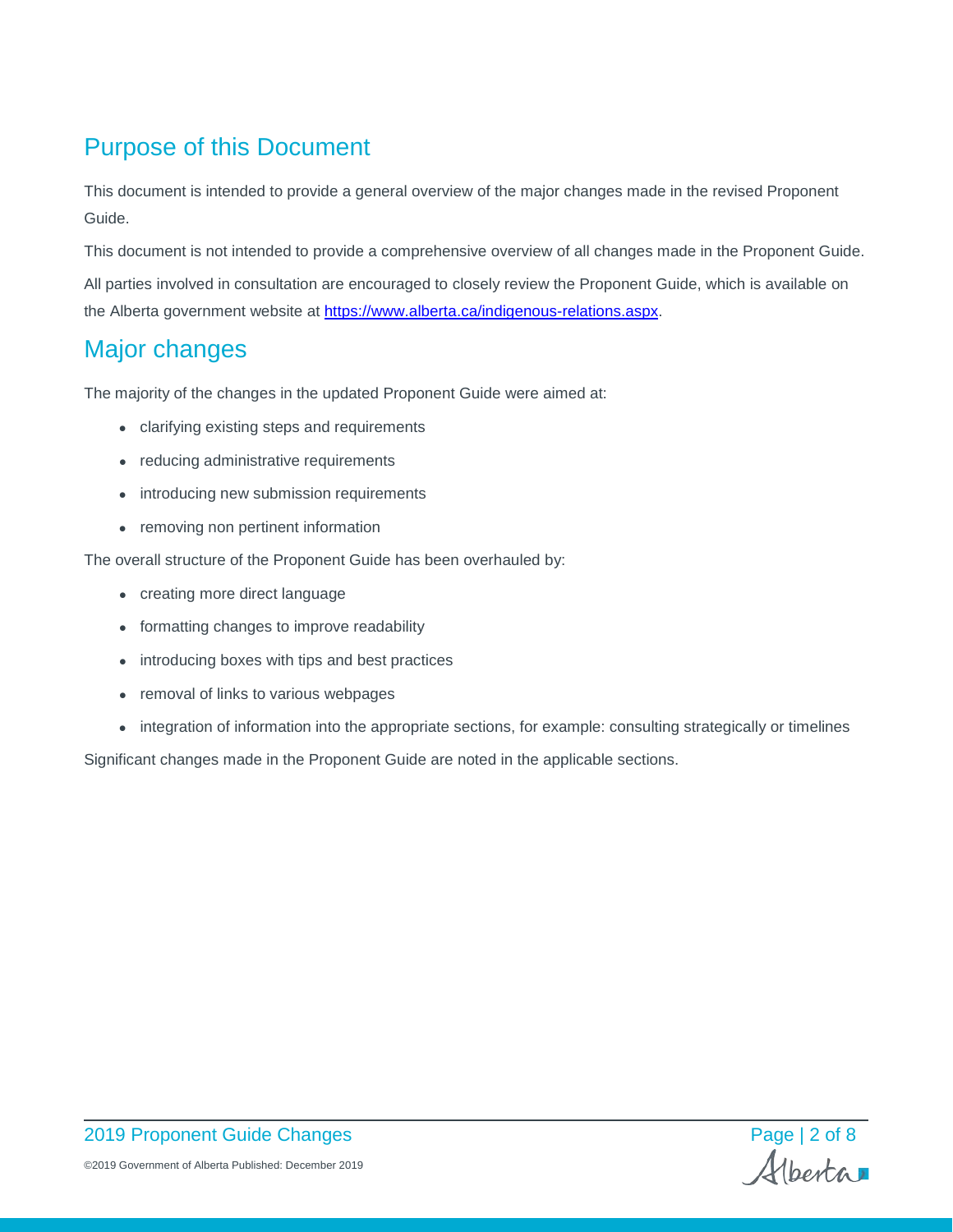# 1 Pre-consultation Assessment

# **1.1 Information Requirements for Completing a Pre-consultation Assessment Request**

A "Consultation on Multiple Approvals" Best Practices box has been included in this section.

A "Following Requirements and Standards" tip box has been included in this section.

The previous Table 1 (PLA) and Table 2 (EPEA/WA) have been combined into one table, which has been modified to provide clear and concise information required to submit a Pre-consultation Assessment Request.

This ensures that proponents are informed of all information required in their submission in order to eliminate any unnecessary review delays.

#### **1.1.1 "From" and "To" ATS Locations**

Figure 1 has been updated to provide a more detailed map that describes the From/To ATS locations.

## **1.2 Pre-consultation Assessment Request Review**

No major changes. A "Submission Deficiencies" tip box has been included in this section.

# **1.3 Pre-consultation Assessment Decision**

This section now provides additional details on Pre-consultation Assessment decision validity.

A "Scope of Decision" tip box has been included in this section.

A "Historic Resource Value (HRV) 4c Sites" tip box has been included in this section.

# **1.4 Levels of Consultation**

This section has been updated to provide clarity on the consultation timelines, specifically the notification period and the exploring concerns phase.

For each level of consultation a figure and associated table has been developed.

**Note: For Level 1: Streamlined consultation, if the 15 GoA working day notification period concludes, and:**

- **the proponent has a verified delivery receipt for the project notification, and**
- **the First Nation or Metis Settlement has not responded, then**

**there is no requirement to provide the First Nation or Metis Settlement with the ROC Log.** 

**The proponent may request an adequacy decision from the ACO.**

See Section 2.5.2 of the 2019 Proponent Guide.

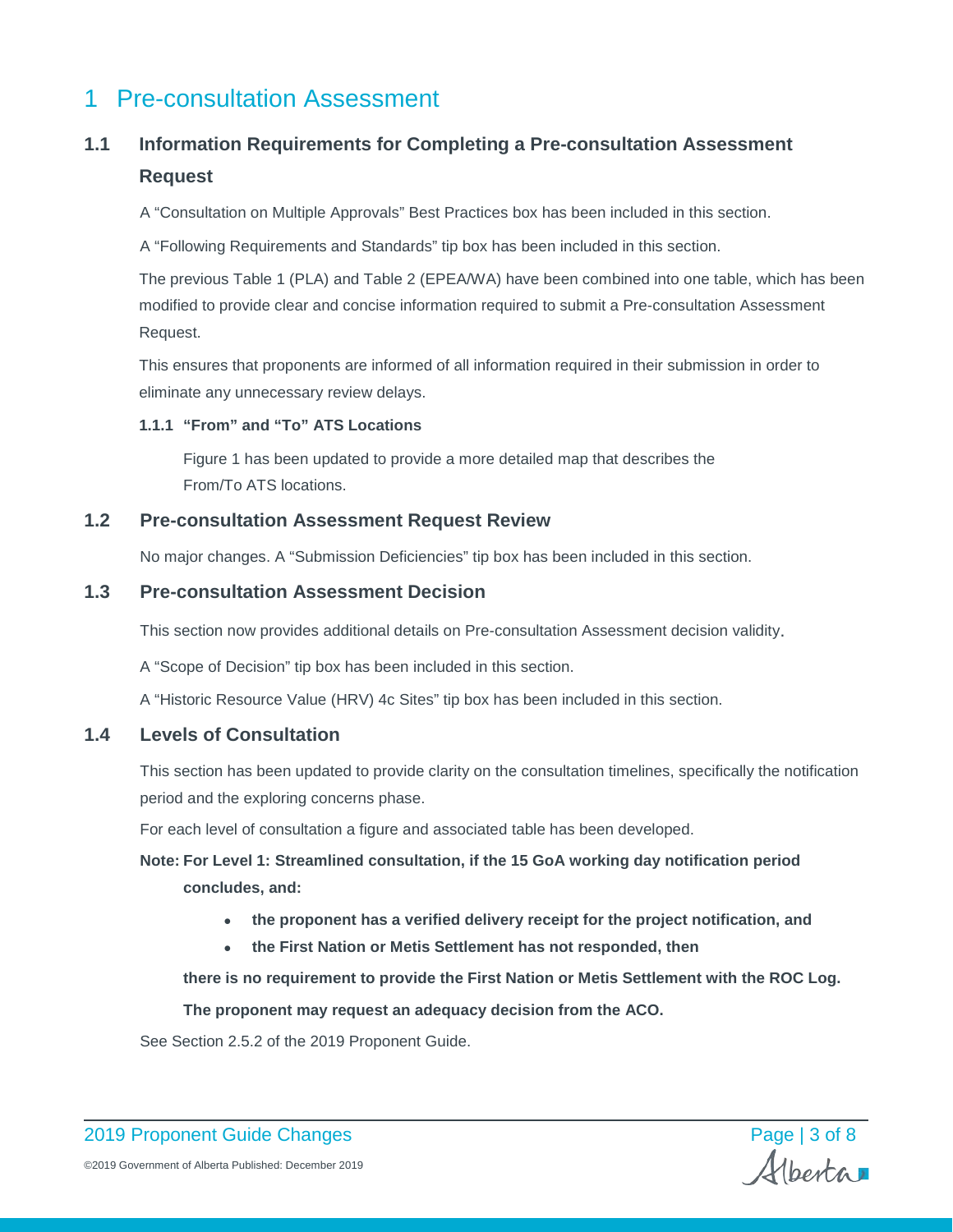# 2 Proponent Led Consultation - Information Sharing and Exploring **Concerns**

This section has been expanded on and separated into sub-sections to provide more clarity.

## **2.1 Consultation Contacts**

This section clarifies the requirements when consultation contacts and cc's must be utilized.

A "Consultation Contacts Listing" tip box has been included in this section.

A 'Consultation Pause" tip box has been included in this section.

#### **2.2 Information Package Requirements**

This section provides further clarification regarding information package requirements, including the EIA process.

A "Notification Letter" tip box has been included in this section.

#### **2.2.1 Level 3 Project - Information Package Requirements**

This section introduces the information package approval letter, which replaces the previously required consultation plan.

## **2.3 Information Package - Verification of Delivery**

This section provides general clarification.

#### **2.3.1 Verifiable Delivery Methods**

This section has been updated to provide clarification on the verifiable delivery methods.

A "Two or More Delivery Methods" tip box has been included in this section.

A "No Delivery Receipt" tip box has been included in this section.

# **2.4 Consultation with First Nations and Metis Settlements**

This section provides direction and clarification on the consultation process through various sub-sections.

## **2.4.1 General Conduct and Expectations**

This section provides clarification on general conduct and expectations.

A "Consultation Delays" tip box has been included in this section.

#### **2.4.2 Responses**

This section outlines what the ACO considers a response, including how responses fit into consultation timelines.

A "Site Visits" Best Practices box has been included in this section.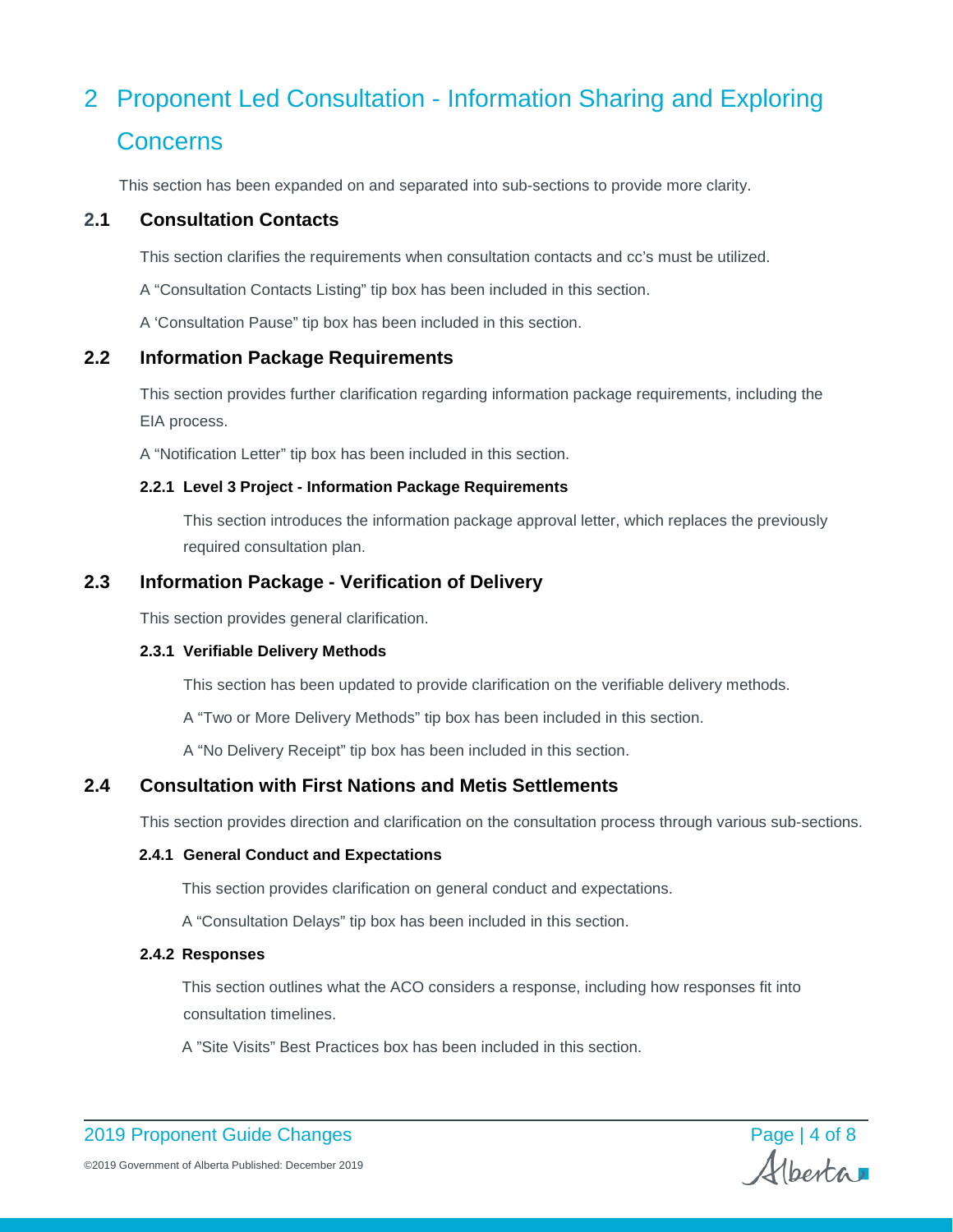#### **2.4.3 Follow-Ups**

This section outlines what the ACO considers a follow-up.

A "Follow-ups" tip box has been included in this section.

#### **2.4.4 Concerns**

This section provides guidance on how to explore and respond to concerns.

A "Concluding Consultation" Best Practices box has been included in this section.

# **2.5 Record of Consultation (ROC) Log**

This section has been expanded on and separated into sub-sections to provide more clarity.

A "Supporting Documents" tip box has been included in this section.

#### **2.5.1 Completing the ROC Log**

Please note the ROC Log has been revised and can be found on the Indigenous consultations in Alberta webpage.

This section is presented in a manner that mirrors the ROC Log.

A "Purpose and Details of Contact (ROC Log Column)" tip box has been included in this section.

#### **2.5.2 Sending the ROC Log**

Introduction of changes to the requirements for providing the ROC Log to First Nations and/or Metis Settlements upon conclusion of consultation.

A "ROC Log Notice" tip box has been included in this section.

A "Level 1: Streamlined Consultation – No Response Received" tip box has been included in this section.

# Level 1: Streamlined Consultation - No Response Received

If the 15 GoA working day notification period concludes, and:

- **the proponent has a verified delivery receipt for the project notification, and**
- **the First Nation or Metis Settlement has not responded, then**

there is no requirement to provide the First Nation or Metis Settlement with the ROC Log.

The proponent may request an adequacy decision from the ACO.

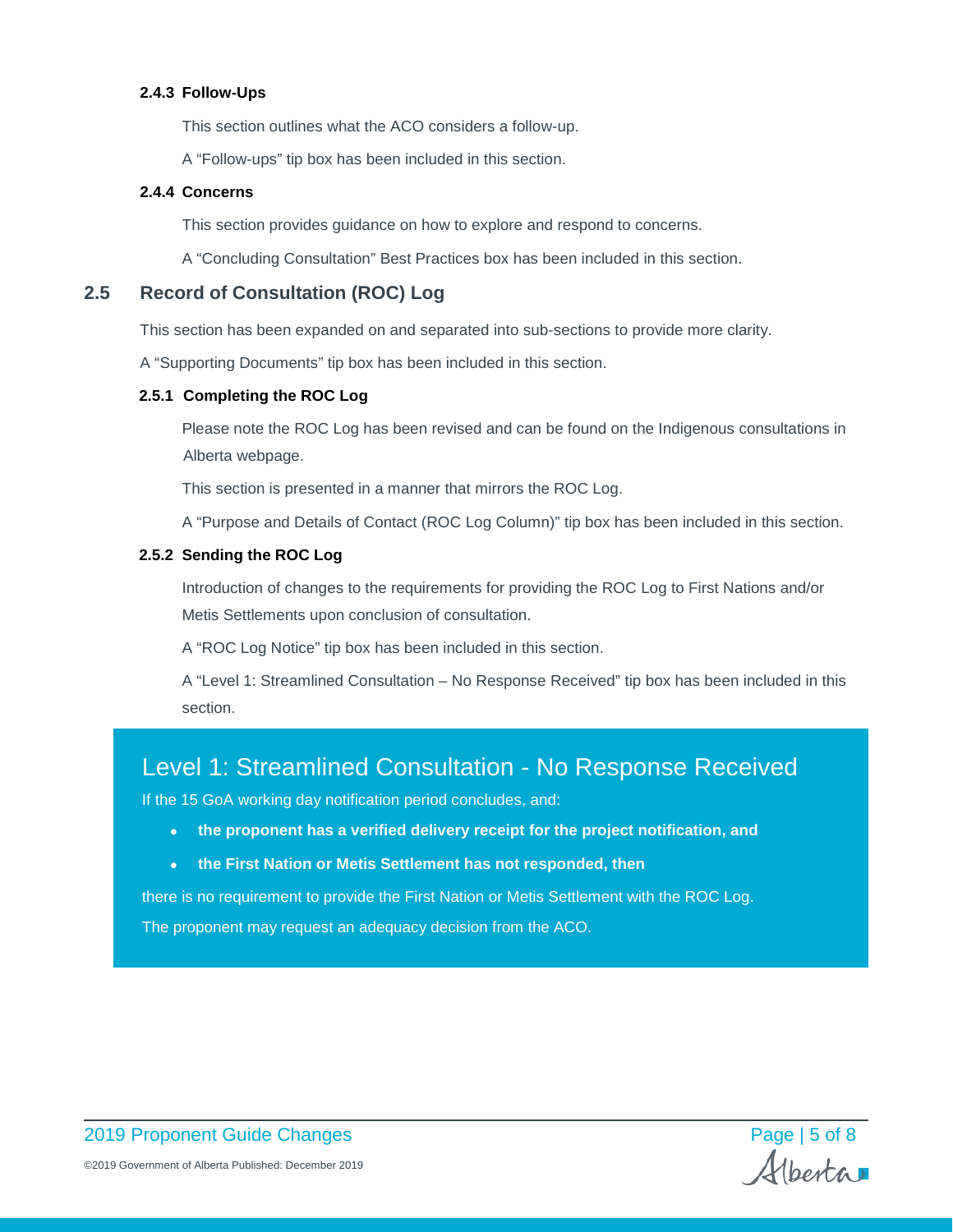#### **2.5.3 Record of Consultation (ROC) Logs for Level 3 Projects**

This section clarifies bi-monthly submission of **cumulative** ROC Logs and introduces project dormancy.

#### **2.5.4 Consultation Concern and Response Table (CCRT)**

This section clarifies the purpose and use of the CCRT (formerly Specific Concern and Response Table)

#### **2.5.5 Completing the Consultation Concern and Response Table**

Please note the CCRT has been revised and can be found on the Indigenous consultations in Alberta webpage.

This section is presented in a manner that mirrors the CCRT.

# **2.6 ROC Log – Verification of Delivery**

This section provides general clarification.

#### **2.6.1 Verifiable Delivery Methods**

This section provides clarification on the verifiable delivery methods.

A "Two or More Delivery Methods" tip box has been included in this section.

A "No Delivery Receipt" tip box has been included in this section.

## **2.7 ROC Log Review**

No major changes

A "ROC Log Deficiencies' tip box has been included in this section.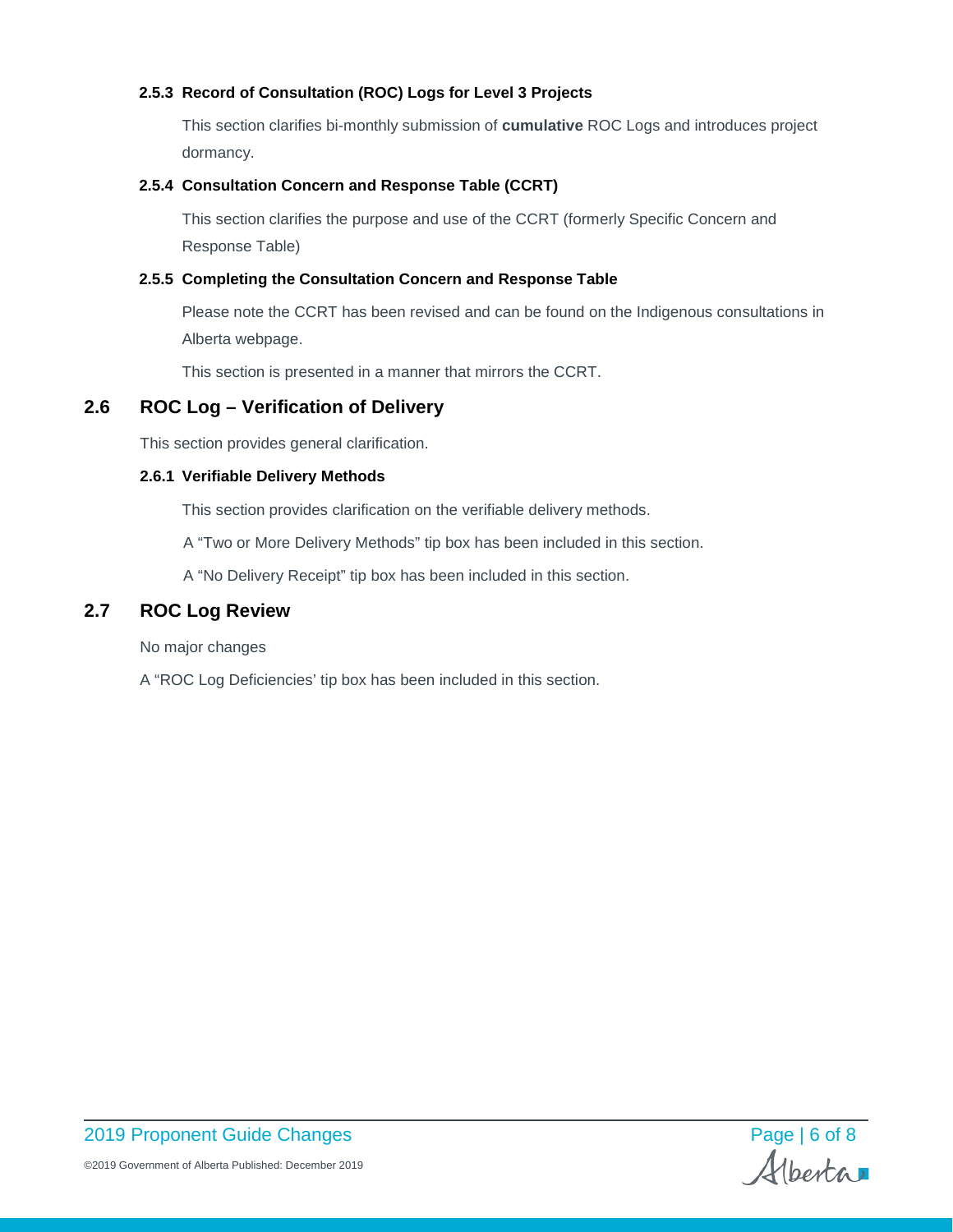# 3. Adequacy Assessment Submission and Review

This section provides clarification on the Adequacy Assessment process.

The requirement of completing and submitting a checklist is no longer in place – see Appendix D.

### **3.1 Submitting Consultation Records for Review**

The table has been modified to provide clear and concise information required to submit consultation records for review. This ensures that proponents are informed of all information required in their submission to eliminate any unnecessary review delays.

A "Submitting Records" tip box has been included in this section.

#### **3.2 ACO Adequacy Assessment Review**

This section was simplified.

An "Adequacy Assessment Review" tip box has been included in this section.

#### **3.3 ACO Adequacy Assessment Decision**

No major changes.

An "AEP Approvals" tip box has been included in this section.